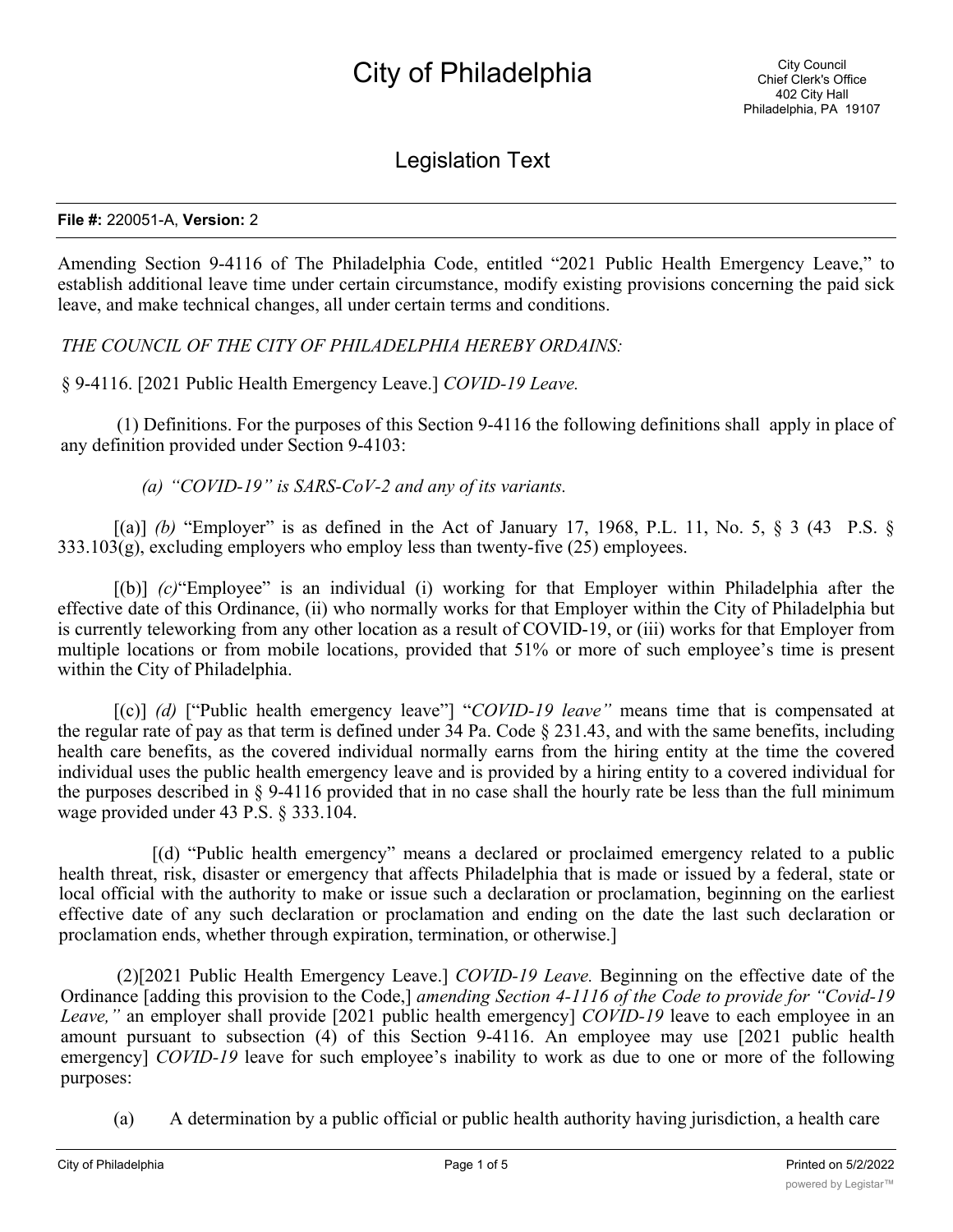provider, or an employer that the employee's presence on the job or in the community would jeopardize the health of others because of the employee's exposure to COVID-19 or because the employee is exhibiting symptoms that might jeopardize the health of others, regardless of whether the employee has been diagnosed with *or has tested positive for* COVID-19;

(b) To care for a family member of the employee due to a determination by a public official or health authority having jurisdiction, a health care provider, or the family member's employer that the presence of the family member on the job or in the community would jeopardize the health of others because of the family member's exposure to COVID-19 or a determination by the employer that the employee is a danger to the health of others because they are exhibiting symptoms that might jeopardize the health of others, regardless of whether the family member has been diagnosed or having tested positive with COVID-19;

(c) An employee's need to: (.1) self-isolate and care for oneself because the employee is diagnosed with *or has tested positive for* COVID-19; (.2) self-isolate and care for oneself because the employee is experiencing symptoms of COVID-19; (.3) seek or obtain medical diagnosis, care, or treatment if experiencing symptoms of an illness related to COVID-19;

(d) To care for a family member who: (.1) is self-isolating due to being diagnosed with *or having tested positive for* COVID-19; (.2) is self-isolating due to experiencing symptoms of COVID-19; (.3) needs medical diagnosis, care, or treatment if experiencing symptoms of an illness related to COVID-19;

(e) To care for a child if the school or place of care of the child has been closed, or the childcare provider of such child is unavailable, due to precautions taken in [accordance with the public health emergency] response *to COVID-19*;

(f) An employee's need to obtain immunization (vaccination)*, including a booster,* related to COVID-19; or

(g) An employee's need to recover from any [injury, disability, illness or condition] *side effect* related to such vaccination.

(3) Timing for Use of [2021 Public Health Emergency.] *COVID-19* Leave.

(a) Immediate availability. [2021 public health emergency] *COVID-19* leave shall be provided to employees immediately without any waiting period or accrual requirements. An employee shall be entitled to use this [2021 public health emergency] *COVID-19* leave until [one (1) week following the official termination or suspension of the public health emergency] *December 31, 2023*.

(b) Other Paid Leave Benefits. Except as provided by subsections (3)(c), (3)(d), and (7), the [2021 public health emergency] *COVID-19* leave provided by this Section 9-4116 shall be in addition to all other paid leave benefits offered by an employer; and shall not be reduced by the amount of any paid leave an employee has previously [received, including any public health emergency leave provided in 2020.] *received.* An employer may not require an employee to use other paid leave available to the employee before the employee is eligible to use [2021 public health emergency] *COVID-19* leave, unless state or federal law requires otherwise.

(c) With respect only to employees who complete the majority of their work responsibilities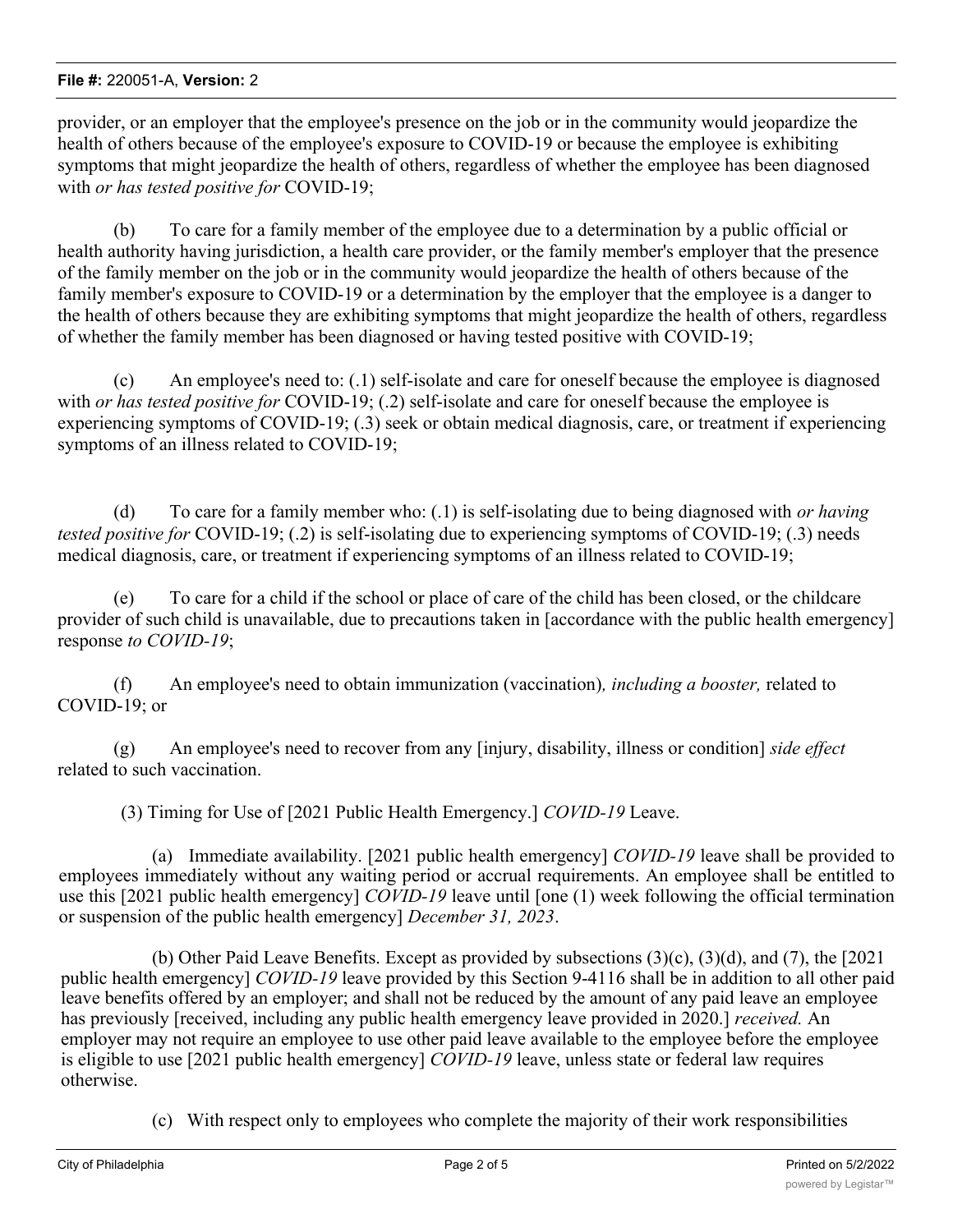## **File #:** 220051-A, **Version:** 2

through telework, nothing in this [Chapter] *Section* shall be construed to require an employer to change existing policies or provide additional paid leave to such teleworking employees if the employer's existing policy provides such teleworking employees at least eighty (80) hours of paid leave in [2021] *2022* and such paid leave can be used for the same purposes and under all of the same conditions as set forth for [2021 public health emergency] *COVID-19* leave under this [Chapter.] *Section*.

 (d) Paid Time Off Policies. Nothing in this [Chapter] *Section* shall be construed to require an employer to change an existing leave policy or provide additional paid leave to employees if the employer's existing policy provides one hundred and [sixty (160)] *twenty (120)* hours or more of paid time off in [2021] *2022* [that is not] *whether or not such leave is* specifically designated as sick leave, [but] *if such leave* can be used for the same purposes and under all of the same conditions as [set forth in 2021 public health emergency] *COVID-19* leave under this [Chapter.] *Section. Notwithstanding the forgoing, with respect to an employer that operates on a seven and a half (7.5) hour workday and considers an employee working thirty-seven and a half (37.5) hours a week to be full-time, the amount of leave necessary to exclude such employer from the requirement to change an existing leave policy or provide additional paid leave under this subsection (3)(d) shall be one-hundred twelve and a half (112.5) hours, provided the remaining requirements of this subsection (3)(d) are met.*

 (4) Amount of Leave. The [2021 public health emergency] *COVID-19* leave required under this Section shall be provided by an employer to an employee as follows:

(a) For employees who work 40 hours or more per week, [2021 public health emergency] *COVID-19* leave shall be provided in the amount of [80] *40* hours, unless the employer designates a higher limit;

(b) For employees who work fewer than 40 hours in a week, [2021 public health emergency] *COVID-19* leave shall be provided in an amount equal to the amount of time the Employee is otherwise scheduled to work or actually works on average in a [14] *7*-day period, whichever is greater and unless the employer designates a higher limit. In the case of an employee whose schedule varies from week to week, the employer shall use the following in place of such number to determine the amount of time worked on average in a [14-day] *7-day* period: the average number of daily hours that the employee was scheduled over the past 90 (ninety) days of work, including hours for which the employee took leave of any type, multiplied by [fourteen] *seven*.

(5) Overtime Exempted Employees. Employees who are exempt from overtime requirements under 29 U.S.C. § 213(a)(1) of the Federal Fair Labor Standards Act will be assumed to work 40 hours in each work week for purposes of [2021 public health emergency] *COVID-19* leave unless their normal work week is less than 40 hours, in which case [ 2021 public health emergency] *COVID-19* leave under this Section is based upon that normal work week.

(6) Shift Replacement. An employer may not require, as a condition of providing [2021 public health emergency] *COVID-19* leave for an employee that the employee search for or find a replacement to cover the hours during which the employee is using [2021 public health emergency] *COVID-19* leave.

(7) Concurrent Use.

(a) To the extent that federal or state laws require employers to provide paid leave or paid sick time related to COVID-19, employers may substitute leave under the federal or state law for its obligations under this Section 9-4116 to the extent they coincide and the relevant federal or state law permits such concurrent use of paid leave. Employers shall provide additional [2021 public health emergency] *COVID-19* leave under this Section 9-4116 to the extent that the requirements of this Section exceed the requirements of those laws and to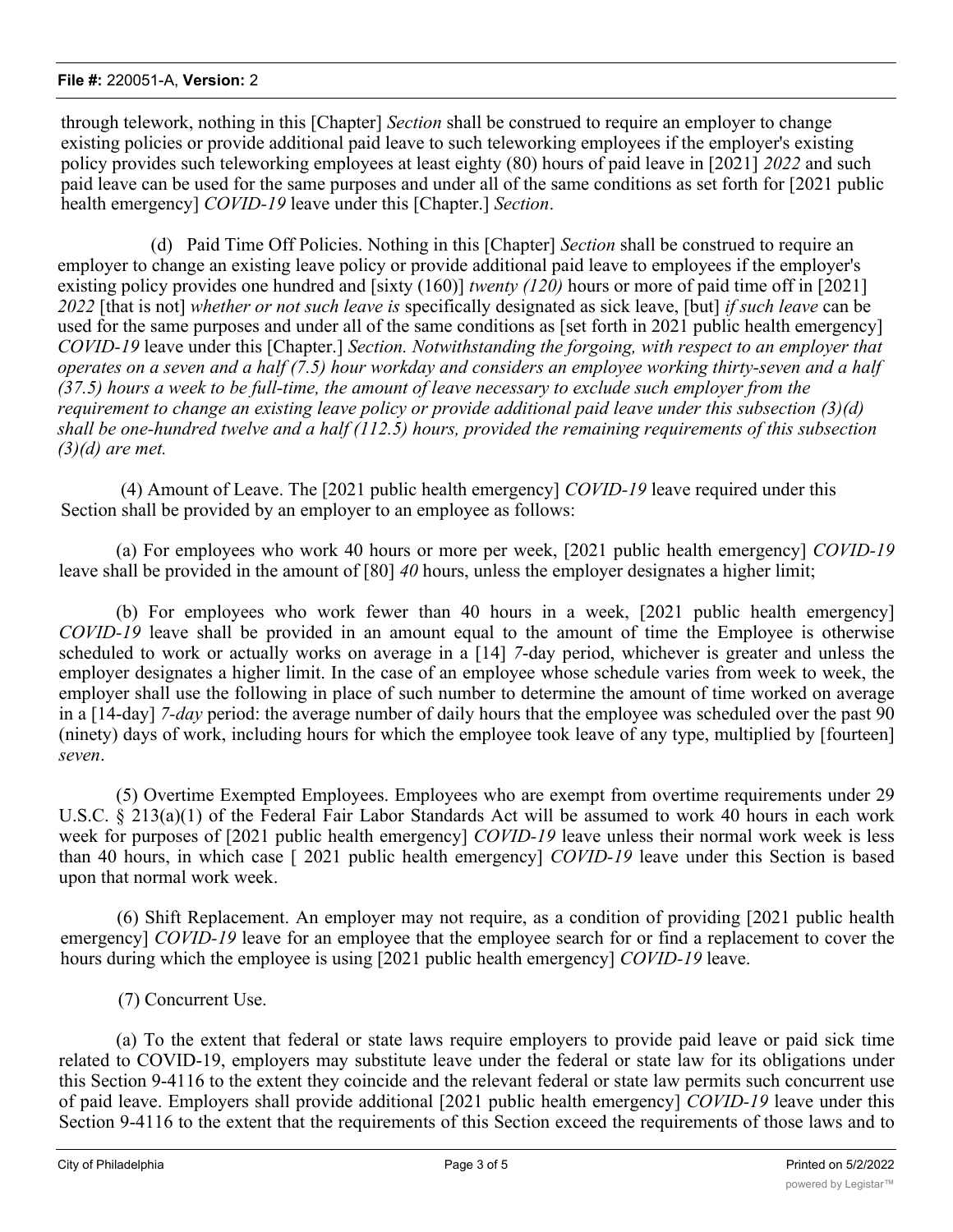the extent permitted under the federal or state law.

(b) To the extent that an employer has adopted a policy [on or after March 6, 2020] which provides its employees with additional paid time specifically for use [during the] *for* COVID-19 [pandemic in 2021], employers may substitute leave under such employer policy for the leave required under this ordinance to the extent they coincide. Employers shall be required to provide additional [2021 public health emergency] *COVID-19* leave under this Section only to the extent that the requirements of this Section exceed the requirements of its own specific COVID-19 [pandemic] paid leave policy otherwise available to a particular [employee on or after January 1, 2021*.*] *employee.*

(8) Minimum Requirements and Other Obligations. This [Chapter] *Section* provides minimum requirements pertaining to [public health emergency] *COVID-19* leave and shall not be construed to preempt, limit, or otherwise affect the applicability of any other law, regulation, requirement, policy, or standard that provides for a greater amount or use of paid leave or that extends other leave protections. Nothing in this Section shall be construed as diminishing the obligation of an employer to comply with any contract, collective bargaining agreement, employment benefit plan or other agreement providing more generous emergency leave or paid leave to a covered individual than required herein. Nothing in this Section shall be construed as diminishing the rights of public employees regarding paid leave or use of paid leave as provided under Pennsylvania law.

(9) Right to Return. Any employee who takes [2021 public health emergency] *COVID-19* leave pursuant to this Section 9-4116 shall be entitled, on return from such leave, to be restored by the employer to the position held when the leave commenced.

(10) Retaliation Prohibited. The provisions of Section 9-4106 of the Philadelphia Code applicable to retaliatory personnel actions shall apply to this [Chapter.] *Section.* No employer required to provide [2021 public health emergency] *COVID-19* leave may reduce the amount of any paid leave an employee entitled to [2021 public health emergency] *COVID-19* leave was otherwise entitled to use or accrue under such employer's existing policies as of [March 1, 2021] *the effective date of the Ordinance amending Section 9-4116 of the Code to provide for Covid-19 leave.*

(11) Notification of Use of Leave. For the purposes of this Section 9-4116 notice requirements are modified as follows:

(a) Notice to Employees. The provisions of Section 9-4107 of the Philadelphia Code applicable to notice and posting shall apply to this [Chapter;] *Section;* provided however, that in cases where the employee does not maintain a physical workplace, or an employee teleworks or performs work through a web-based platform, the required notification of rights under this [Chapter] *Section* shall be sent via electronic communication or a conspicuous posting in the web-based platform. All employers shall provide employees with a notice of rights as required under [paragraph 1 of subdivision a of this Section] *this subsection (11)(a)* within (15) days after the ordinance [adding] *amending* this Section 9-4116 [to] *of* the Code *to provide for COVID-19 leave* becomes law.

(b) Notice to Employers. Employees shall provide notice to their employer of the need for [2021 public health emergency] *COVID-19* leave as practicable and as soon as feasible, but only when the need for [2021 public health emergency] *COVID-19* leave is foreseeable. An employer is permitted only to request that an employee submit a self-certified statement, subject to the provisions of Section 1-108 of the Code (Certification), asserting that leave was used according to the purposes listed under Section 9-4116.

(12) Employer Records. The provisions of Section 9-4108 of the Philadelphia Code applicable to